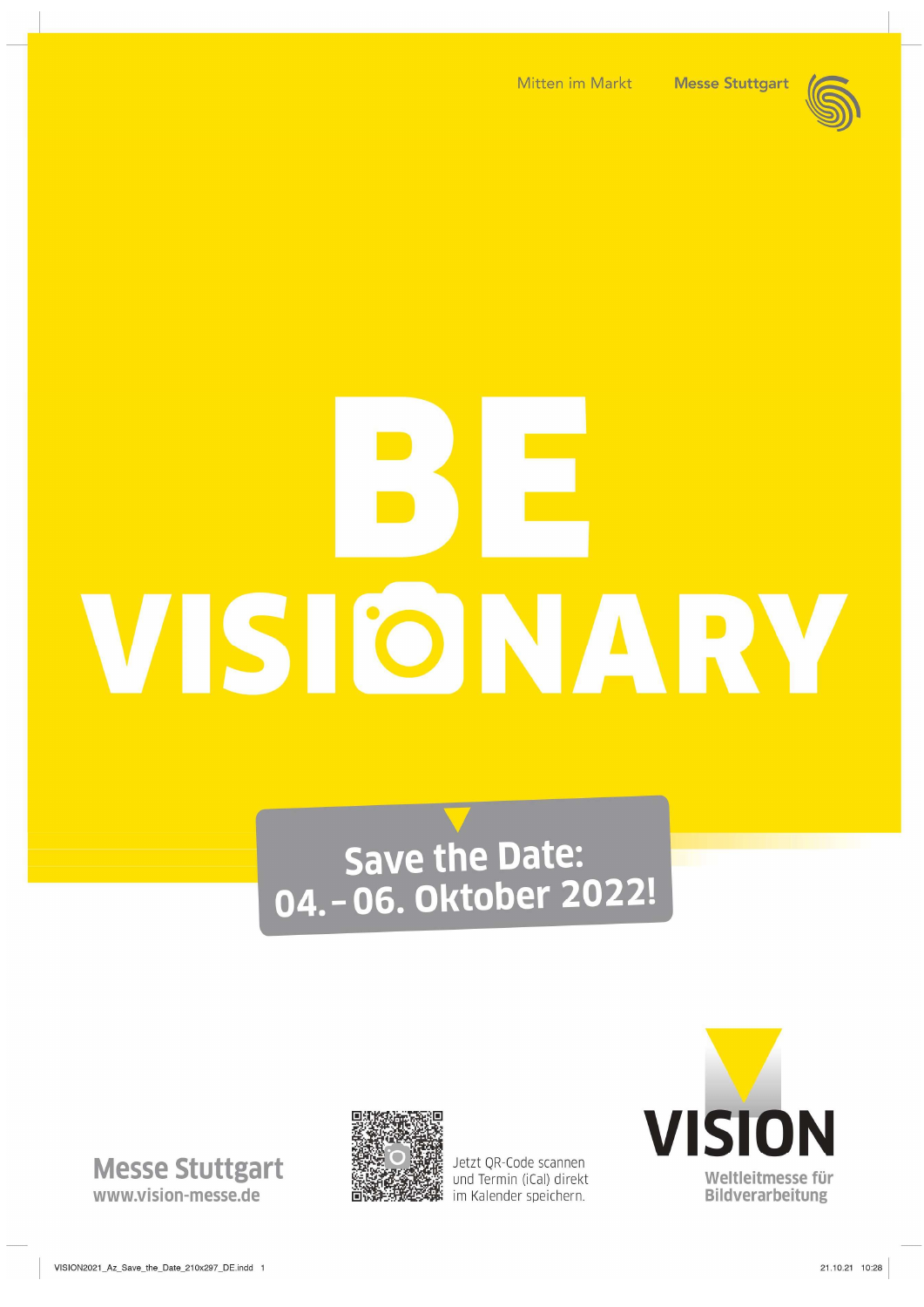# Contents

| 1.  |  |
|-----|--|
| 2.  |  |
| 3.  |  |
| 4.  |  |
| 5.  |  |
| 6.  |  |
| 7.  |  |
| 8.  |  |
| 9.  |  |
| 10. |  |
|     |  |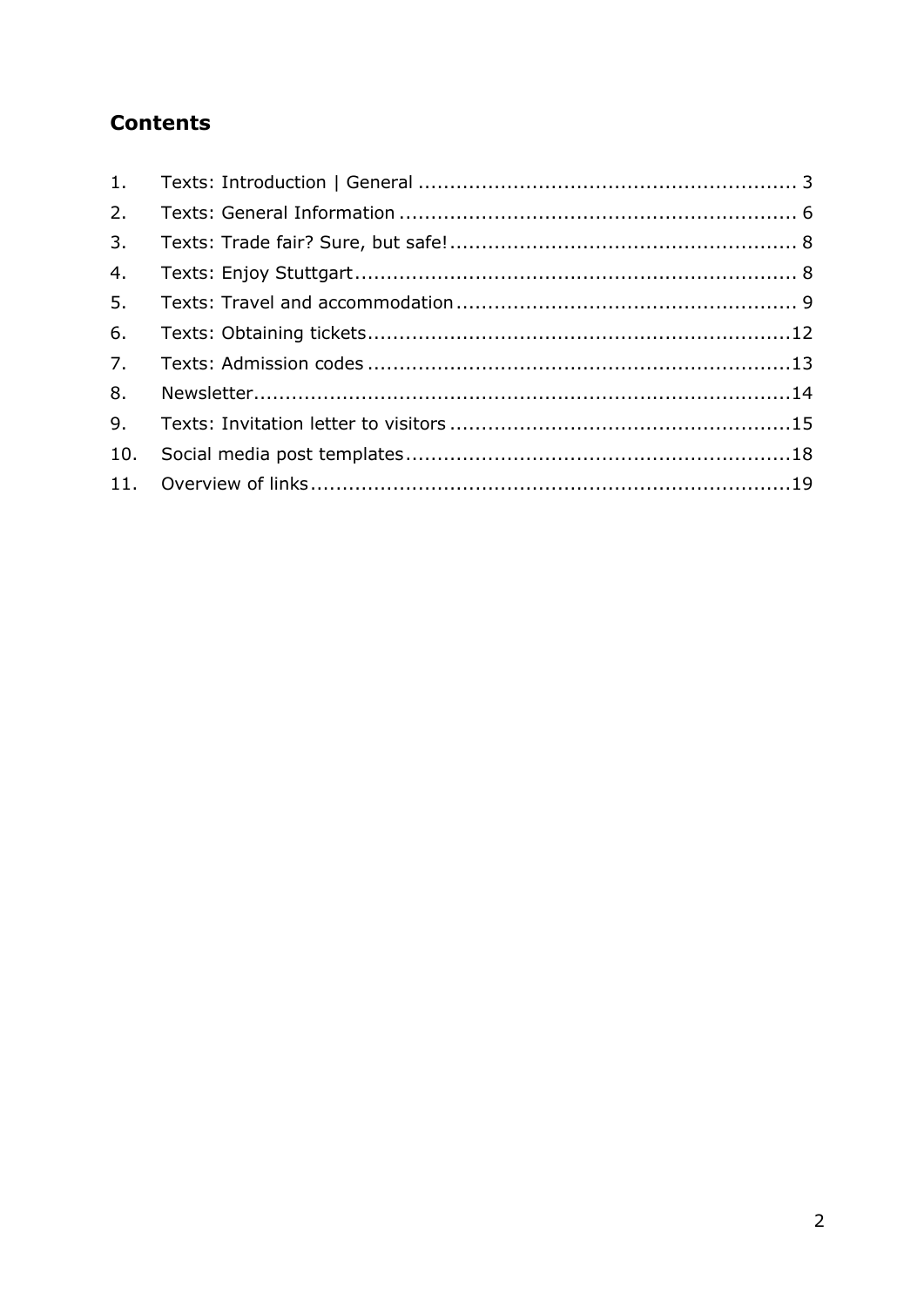# 1. Texts: Introduction | General

# The most important event in the machine vision industry

VISION is the most important industry get-together for machine vision worldwide. The trade fair offers an incomparable range of products and services: from sensors to processors, from cables to cameras, from software to illumination systems, but also of course complete machine vision systems and specific applications for the various industries. At VISION, OEMs, mechanical engineers, system suppliers and end users all come together to find out more about the latest trends in machine vision.

The world's leading trade fair for machine where national and international top manufacturers meet will present everything affecting the industry in Stuttgart from 4 to 6 October 2022. As a professional visitor at the trade fair, you can find out everything you need to know about technology, trends, products and systems in the area of machine vision. Experience groundbreaking innovations live. You will be able to take part in an intensive exchange of ideas and opinions with competent experts, and also forge valuable contacts.

# Industry get-together in Stuttgart

Every key player in the industry and many small, high specialised companies present their product innovations at VISION. Together, they provide a complete overview of the entire range of machine vision products and services. This attractive offer makes VISION one of the most important platforms in the machine vision industry.

# VISION 2022

# Machine vision is the key technology for Industry 4.0 and automated processes.

VISION, the world's leading trade fair for machine vision, will provide you with an overview of the most important suppliers, trends and innovations from 4 to 6 October 2022. National and international top manufacturers showcase themselves and their developments at the trade fair in Stuttgart.

The key players in the industry and many small, high specialised companies will present their product innovations. Together, they provide a complete overview of the entire range of machine vision products and services. We look forward to your visit!

# 2022 campaign

BE VISIONARY: Discover the latest products, technologies and trend topics in machine vision, such as Artificial Intelligence (AI), Embedded Vision, Robot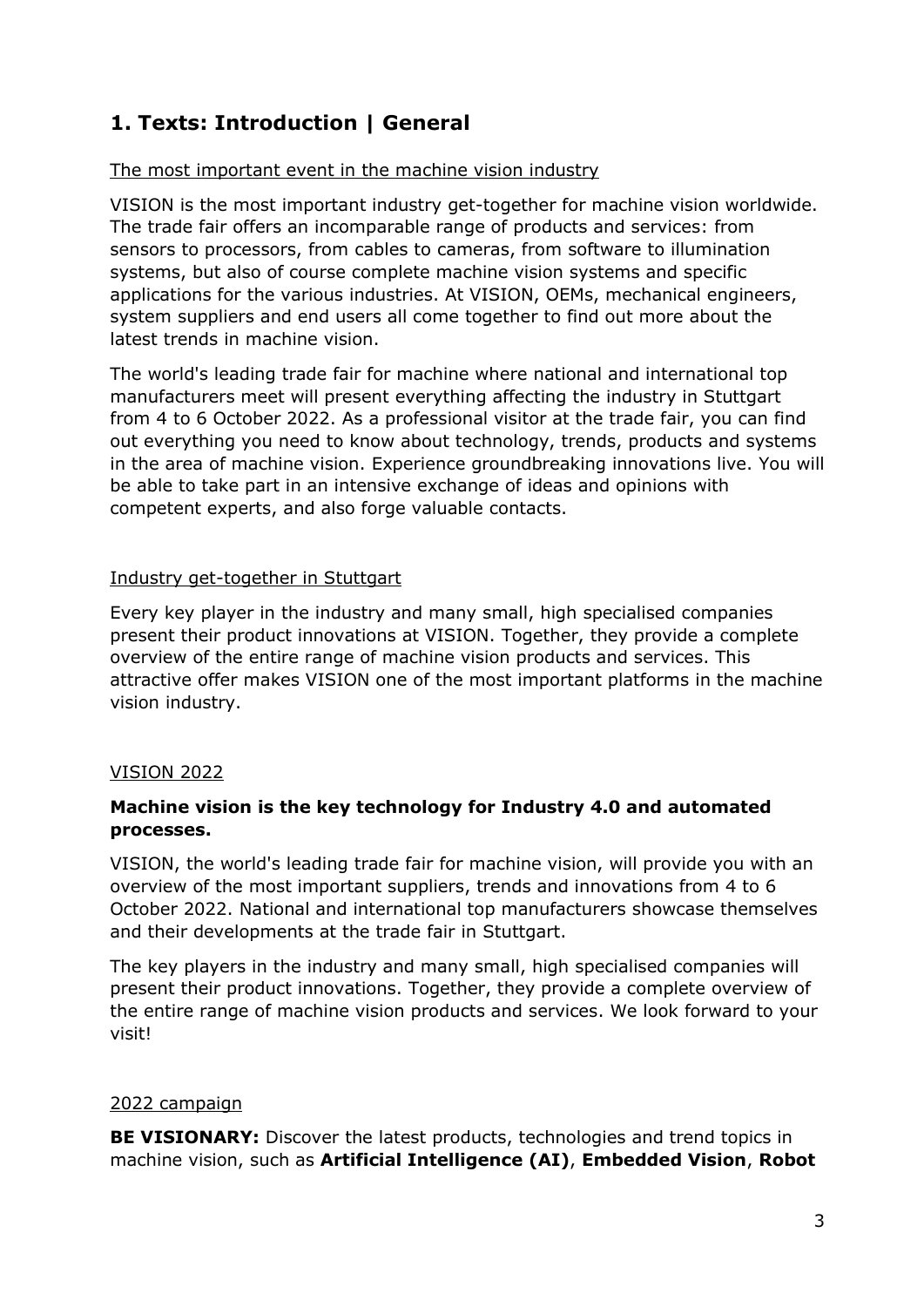# Vision, 3D Vision, Hyperspectral Imaging and Deep Learning at VISION 2022. Visit the world's leading trade fair for machine vision

Your most important date in 2022: meet key players in the industry and a large number of small, highly specialised companies. They present a complete overview of the entire range of machine vision: from sensors to processors, from cables to cameras, and from software through to illumination systems. Complete machine vision systems and very specific applications for different industries are also presented – from mechanical engineering and the automotive industry through to medical technology and many other application areas. You can now look forward to VISION, the world's most important trade fair for machine vision!

# Innovations, new products and trends

The focal point of this year's accompanying programme will be the Industrial VISION Days, the world's largest forum for machine vision. Innovations and new products from the machine vision industry are traditionally presented here and current trends are discussed.

The VISION Award will also be presented on the large stage. This renowned award is presented by a first-class jury during VISION for the best innovation in the field of machine vision. Visitors can also look forward to exciting theme parks: for example, system integrators and solution providers will present their specific products and services for many different application industries in the Integration Area. Suppliers of industrial PCs will present their company under the title IPC 4 VISION. In addition to the sponsored joint stand of the German Federal Ministry of Economics (BMWi) for young innovative companies from Germany, start-ups from all over Europe will show their ideas and innovations in the newly created VISION Start-up World.

# Attend VISION – it's worth making the trip!

During VISION the international key players in the industry present the complete range of machine vision technology: from sensors to processors, from cables to cameras, from software to illumination systems and right up to complete machine vision systems and very specific applications for different industries.

In Stuttgart you will find national and international top manufacturers who will present the complete spectrum of image processing. It pays to be there!

# Worth making the trip!

What makes VISION so unique? The world's leading trade fair for machine vision showcases the entire range of this unique technology - on a component level from sensors to processors, from software to illumination system, on a system level with economical solutions for a variety of industries and applications. Innovative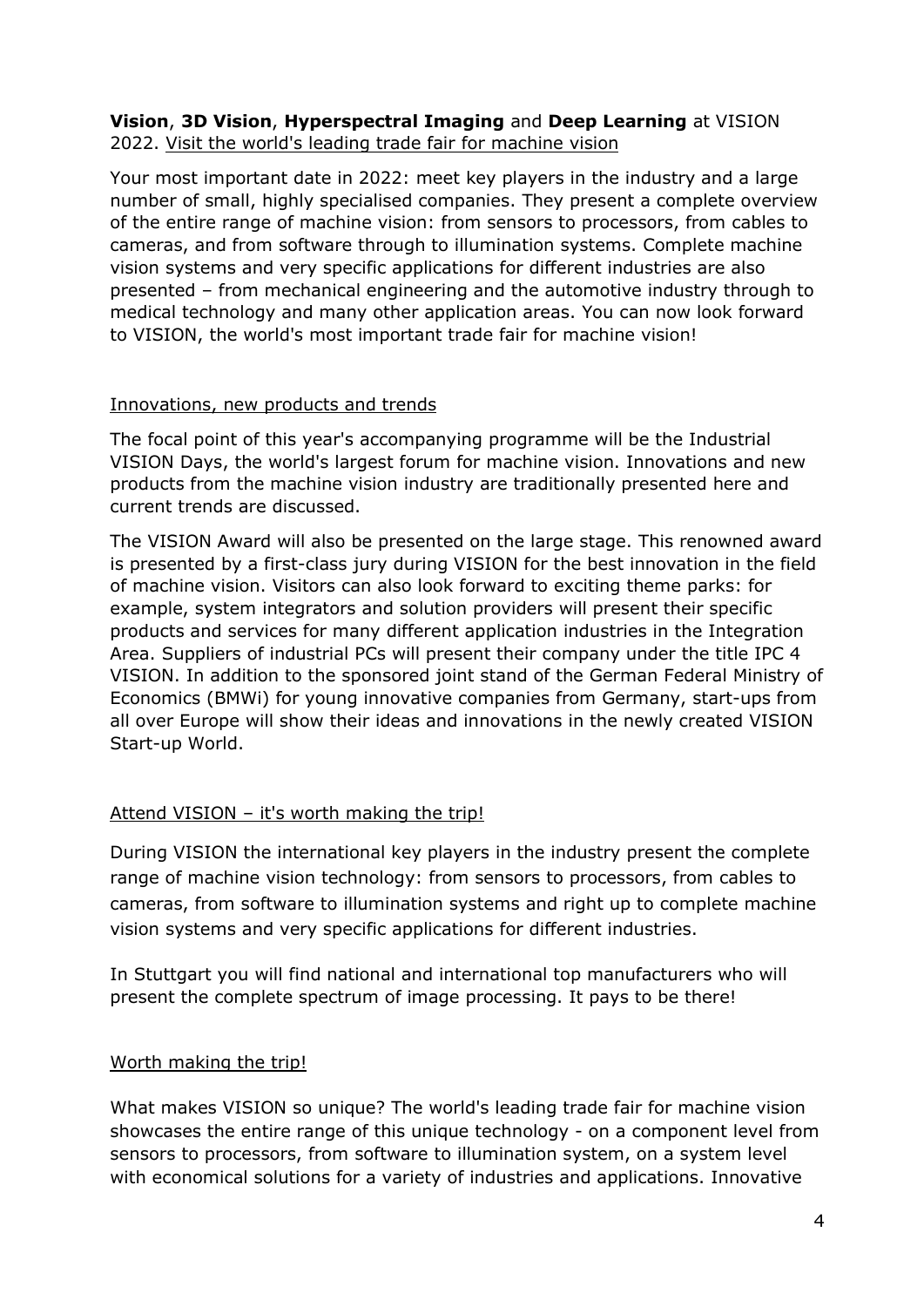technologies such as Artificial Intelligence, Embedded Vision and the tight interlocking of machine vision and automation are creating new possibilities for the smart factory of tomorrow and for constantly increasing non-industrial applications.

# The countdown is underway

Just a few more days until VISION starts on 4 October 2022. National and international top manufacturers present their machine vision components and solutions for use in numerous industries such as mechanical engineering, the automotive industry, medical technology and many other fields of application. You will be able to experience innovations, new products and trends at first hand VISION will be open for you at Messe Stuttgart between 09.00 and 17.00 from Tuesday to Thursday. We look forward to your visit!

# A warm welcome to

Not long now: VISION will open its doors from 6 to 7 October 2022. Machine vision manufacturers and users will then meet in Stuttgart to exchange information and ideas on the latest products, trends and developments in the machine vision industry.

The who's who in the machine vision industry meets in Stuttgart and presents an incomparable range of products and services: from sensors to processors, from cables to cameras, and from software through to illumination systems. However, complete machine vision systems and very specific applications for different industries are also presented. We take account of the various interests of the visitors with special event modules such as the Integration Area or the Industrial VISION Days Forum.

Exhibitor index

German: www.vision-messe.de/aussteller

English: www.vision-fair.de/exhibitor-index

Hall plan

German: www.vision-messe.de/hallenplan

English: www.vision-fair.de/hall-plan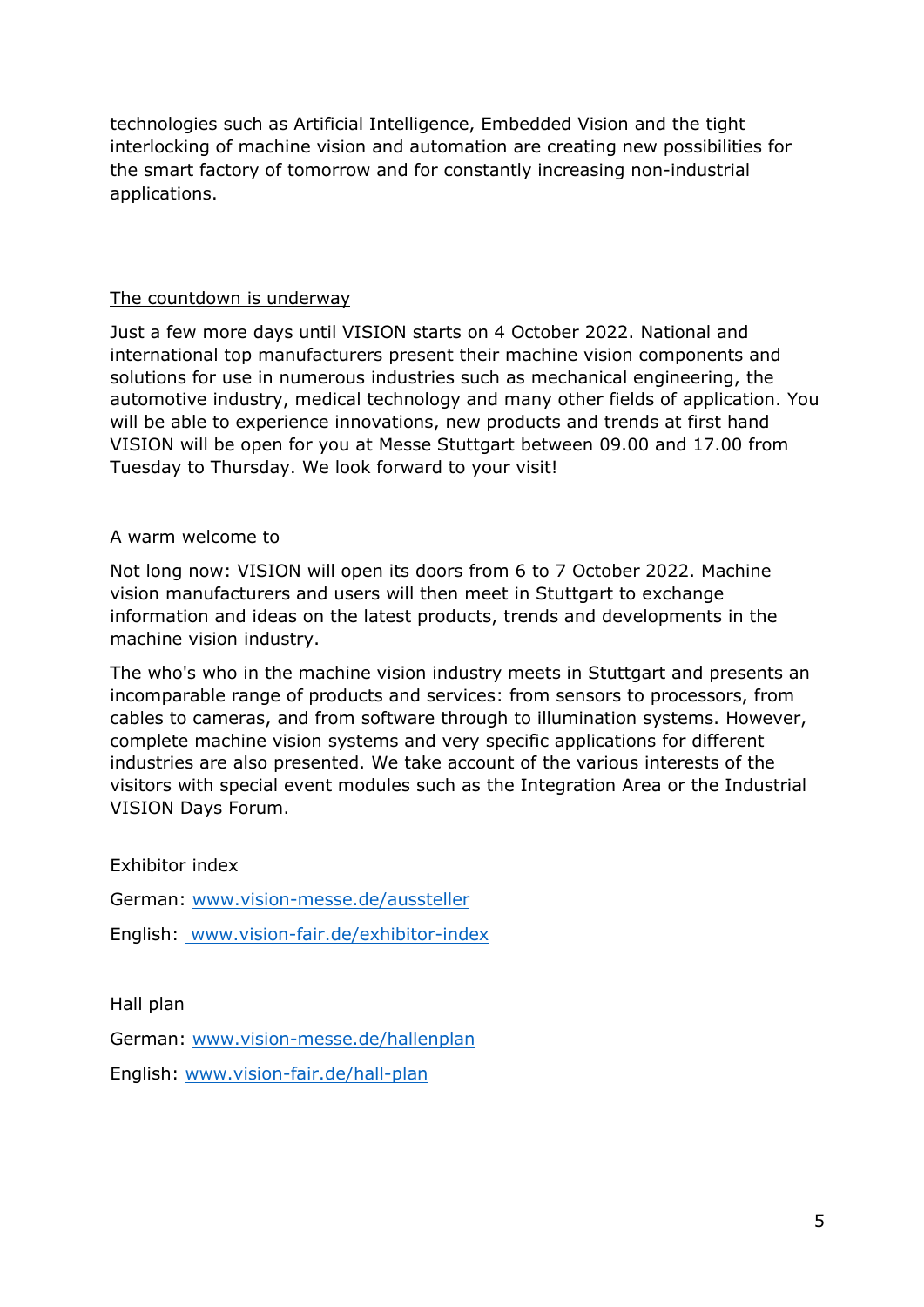# 2. Texts: General Information

What you can look forward to Impressions of VISION 2021 German: www.vision-messe.de/rueckblick-2021 English: www.vision-fair.de/review-2021

# YouTube

https://www.youtube.com/watch?v=QJ3Z\_mI0cYM

# VISION highlights

# Industrial VISION Days

The focal point of this year's accompanying programme will be the Industrial VISION Days, the world's largest forum for machine vision.

German: www.vision-messe.de/industrial-vision-days

English: www.vision-fair.de/industrial-vision-days

# VISION Award

The VISION Award will be presented again this year on the stage of the Industrial VISION Days. This renowned award is presented by a first-class jury during VISION for the best innovation in the field of machine vision.

German: www.vision-messe.de/award

English: www.vision-fair.de/award

# Exciting theme parks

In the Integration Area, companies with a focus on system integration and application solutions will present their specific offerings for a wide range of application industries.

Under the title IPC 4 VISION, suppliers of industrial PCs will present themselves: What new developments are there in the field of industrial PCs? How can you use image processing efficiently? IPC 4 VISION provides answers to these questions. Together with the trade magazine inVISION and SPS-Magazin, the topic of industrial PCs (IPCs) will be given a larger platform as part of the joint stand "IPC 4 VISION".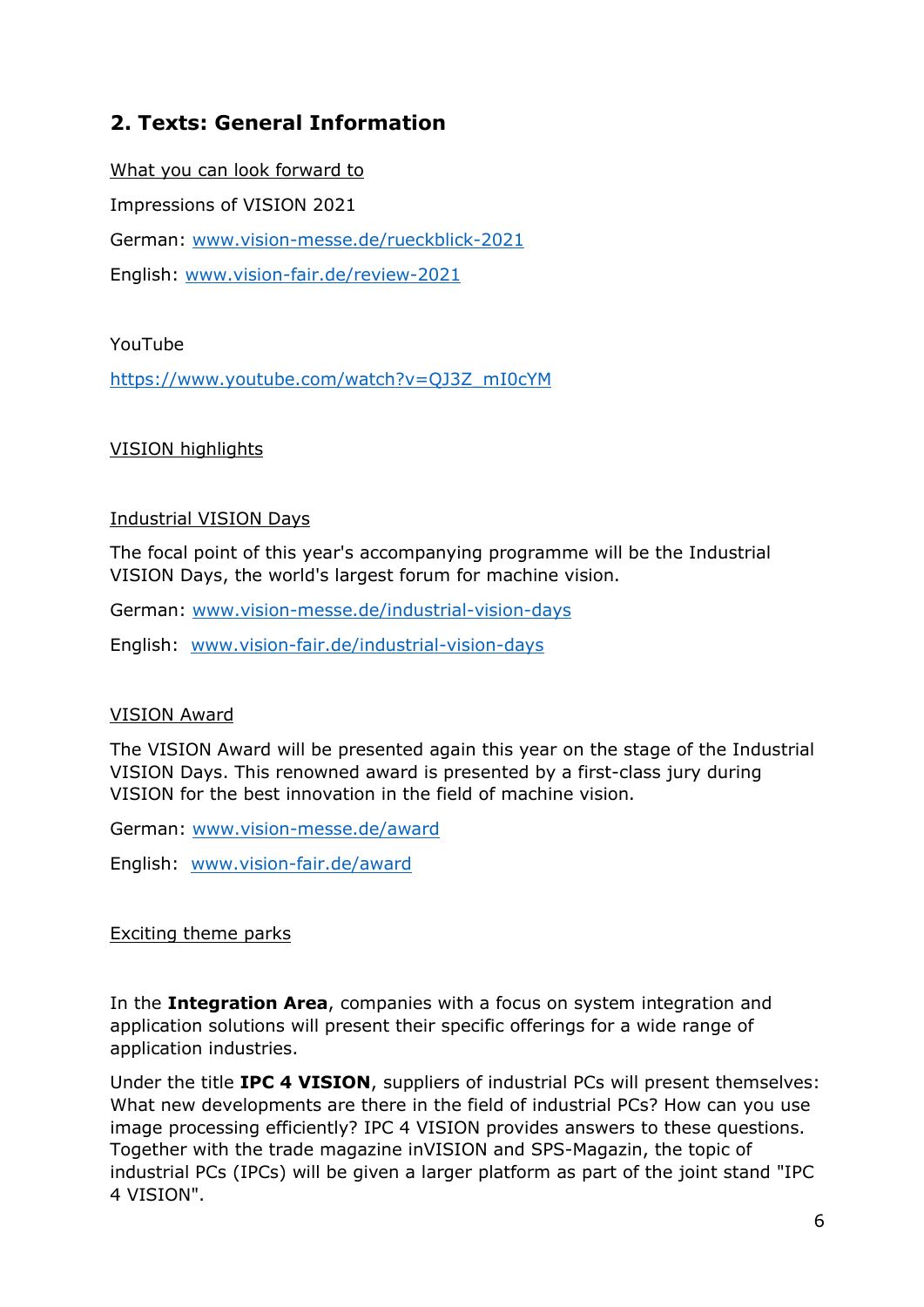Young innovative companies from areas such as image processing and computer vision will showcase their ideas and innovations at the newly created VISION Start-up World.

Start-ups will show their ideas and innovations at the newly created VISION Start-up World.

German: www.vision-messe.de/themenparks

English: www.vision-fair.de/theme-parks

# Site plan

German: www.vision-messe.de/hallenplan

English: www.vision-fair.de/hall-plan

# Admission tickets

German: www.vision-messe.de/tickets

English: www.vision-fair.de/tickets

Travel and accommodation

German: www.vision-messe.de/anreise

English: www.vision-fair.de/travel

# Exhibitor directory of VISION 2022

Would you like to know which companies, products and services will be represented at VISION 2022?

Then the VISION exhibitor directory will help you. Use the alphabetically structured directory to get an overview of all exhibiting companies.

Exhibitor directory

German: www.vision-messe.de/aussteller

English: www.vision-fair.de/exhibitor-index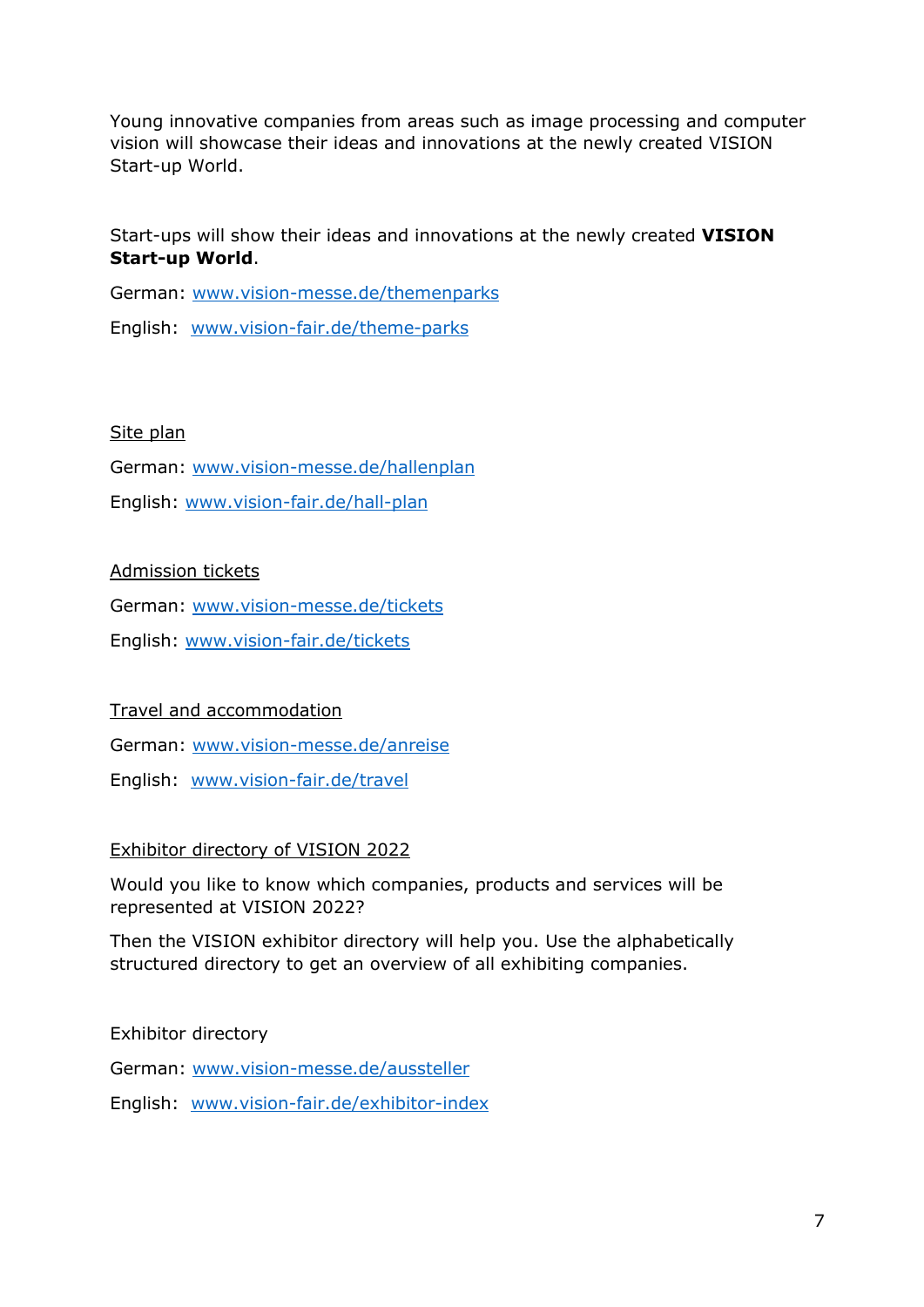# 3. Texts: Trade fair? Sure, but safe!

Safe implementation of the trade fair thanks to the Safe Expo concept

Messe Stuttgart has drawn up a concept for the health protection of its guests and employees. Please observe the hygiene and safety measures of Messe Stuttgart.

German: www.vision-messe.de/safe-expo

English: www.vision-fair.de/safe-expo

# 4. Texts: Enjoy Stuttgart

Enjoy Stuttgart!

Stuttgart offers art, culture and cuisine at practically every corner. Find out where to find the nicest squares, best wines, tastiest food and most interesting entertainment here.

German: www.vision-messe.de/enjoystuttgart

English: www.vision-fair.de/enjoystuttgart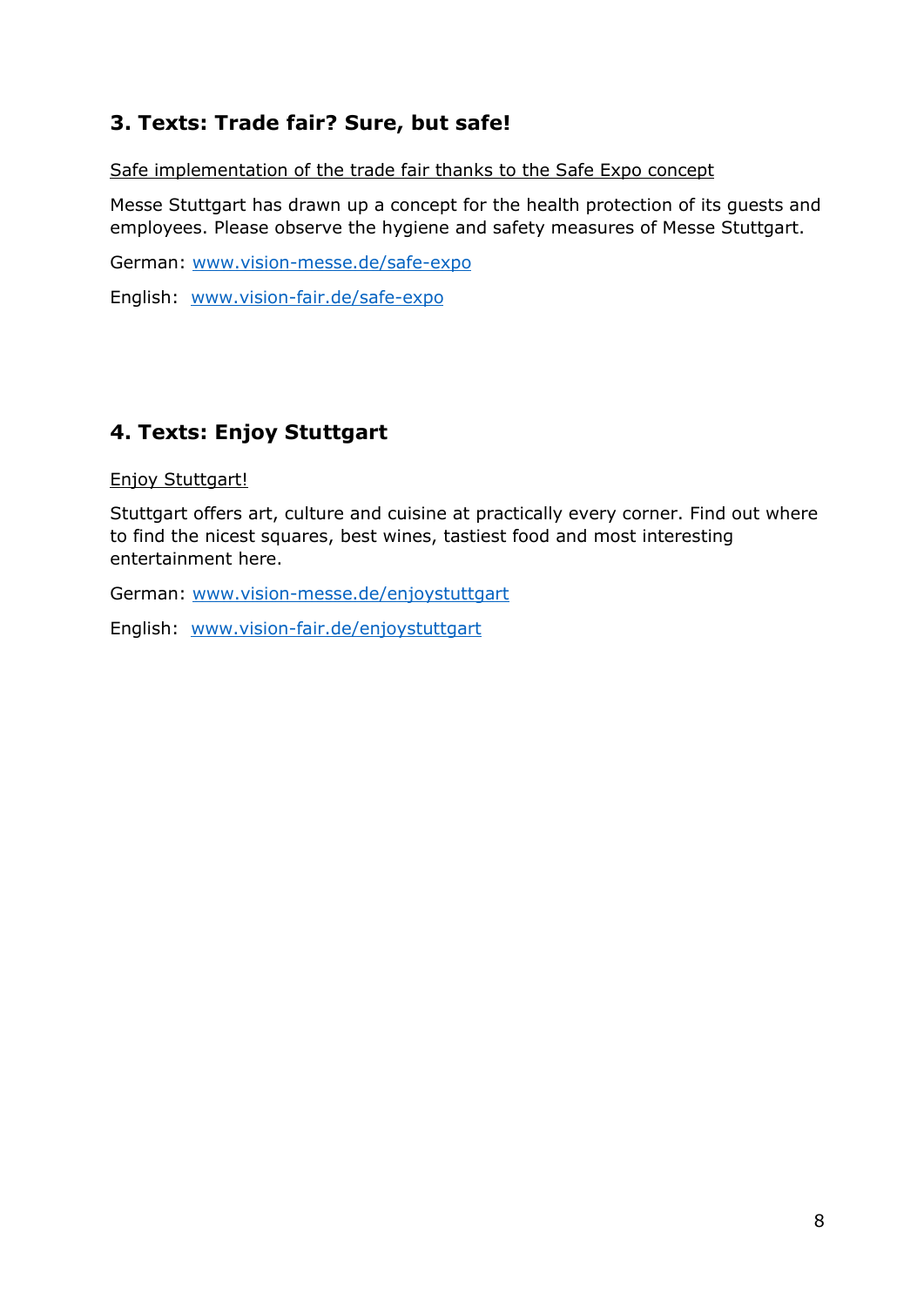# 5. Texts: Travel and accommodation

# Book now!

Messe Stuttgart has excellent connections to the international transport network and is easily accessible by car, rail or plane. There are many hotels in the direct vicinity. As the hotels may book up quickly, please book your trip as early as possible and plan your stay now!

All information on travel and hotels can be found here.

German: www.vision-messe.de/anreise

English: www.vision-fair.de/travel

#### Our tips for convenient travel

When you travel to VISION, you benefit in many ways from Europe's most modern trade fair and congress centre in Stuttgart. You can join in the trade fair activity without any stress whatsoever. The direct connection to the A8 motorway, the B27 expressway, the airport and the S-Bahn (urban rail system) ensures that your way to us is pleasant and short.

Tip: With an online trade fair ticket, you can use the Stuttgart public transport system (VVS) free of charge.

Online tickets

German: www.vision-messe.de/tickets

English: www.vision-fair.de/tickets

Important information about:

Getting there

German: www.vision-messe.de/anfahrt

English: www.vision-fair.de/access-routes

Parking

German: www.vision-messe.de/parken

English: www.vision-fair.de/parking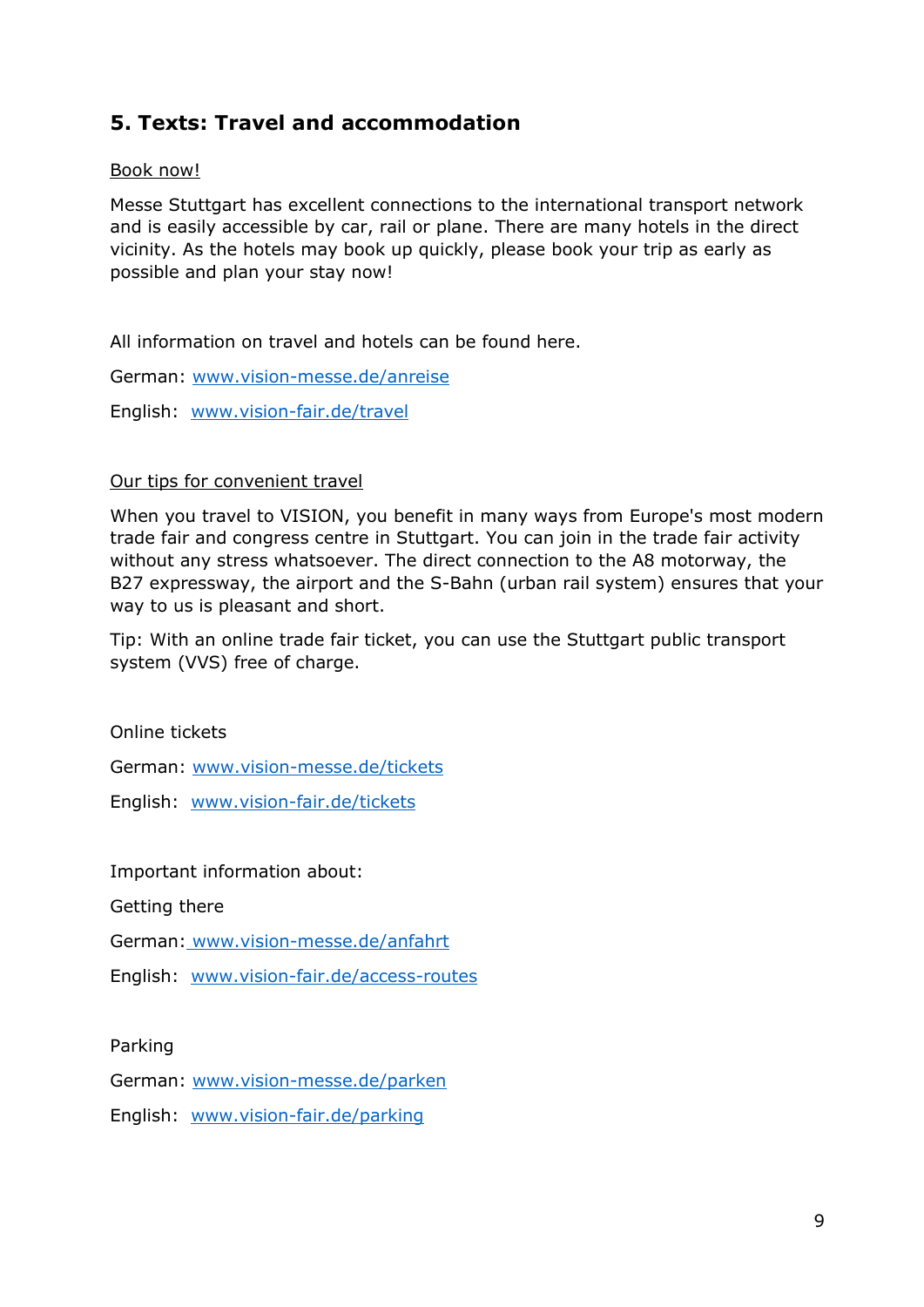# Fast and convenient travel

Just 200 metres from the airport and train station, and directly off the A8 motorway – Messe Stuttgart achieves a top score for optimum accessibility for national and international visitors. Whether you are travelling by car, rail, coach or plane - the ideal transport connections ensure short distances to the trade fair grounds from the airport, railway station or car park.

Getting there

German: www.vision-messe.de/anfahrt

English: www.vision-fair.de/access-routes

# Just get off, and you've arrived!

Messe Stuttgart has excellent connections to the international transport network and is easily accessible by car, rail or plane. The airport and the railway station are just a few minutes on foot from the trade fair grounds.

# Getting there

German: www.vision-messe.de/anfahrt

English: www.vision-fair.de/access-routes

# Found your hotel?

There are many hotels in the direct vicinity of Messe Stuttgart.

Information on travel and hotels

German: www.vision-messe.de/hotelreservierung

English: www.vision-fair.de/hotel-reservation

#### Convenient travel

Travel conveniently to VISION and join in the trade fair activity without any stress. VISION can be ideally and conveniently reached by air or by public transport. From the airport and the S-Bahn station you can reach the "Messe piazza" in less than 5 minutes on foot. From there, a shuttle bus will take you comfortably to the main entrance of VISION, the West Entrance.

The VVS ticket - your ticket for Stuttgart public transport - is included in the trade fair day ticket. Simply register online in advance and travel comfortably and with no stress whatsoever.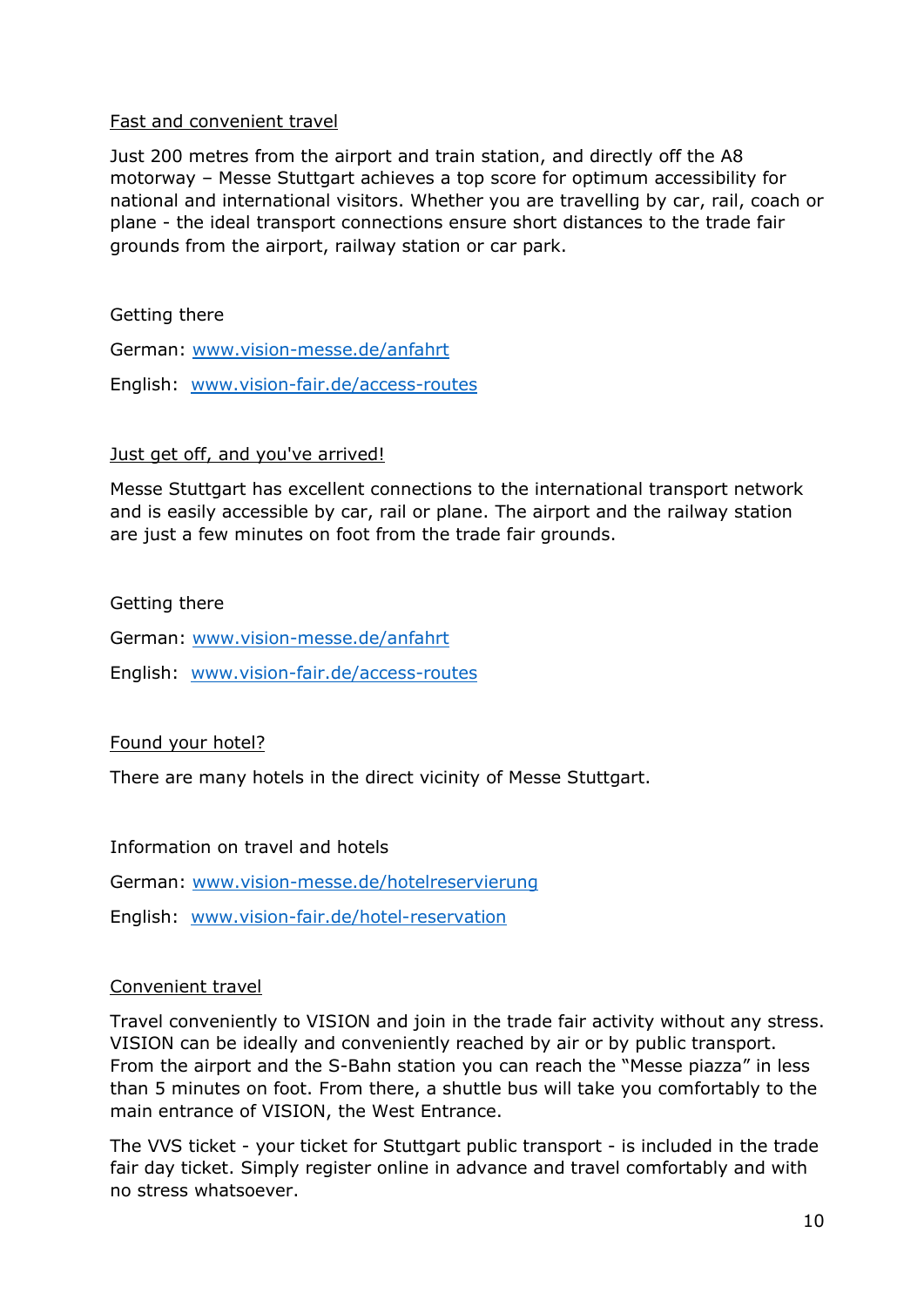Online ticket

German: www.vision-messe.de/tickets

English: www.vision-fair.de/tickets

The event location has an attractive transport infrastructure with direct connections to the A8 motorway and the B27 expressway, thus ensuring that your travel is pleasant and short.

Getting there

German: www.vision-messe.de/anfahrt

English: www.vision-fair.de/access-routes

#### Travel and accommodation – Plan your trip early!

The trade fair centre has a good transport infrastructure thanks to its location between the airport and the motorway. Direct connections to the A8 motorway, the B27 expressway, the airport, the S-Bahn (urban rail system) and local and intercity railway station ensure pleasantly short distances. For the same reason, the distance to a large number of accommodation options is also short. The city centre of Stuttgart can be reached in approx. 20 minutes by S-Bahn (urban rail system).

#### Getting there

German: www.vision-messe.de/anfahrt

English: www.vision-fair.de/access-routes

Hotel reservation

German: www.vision-messe.de/hotelreservierung

English: www.vision-fair.de/hotel-reservation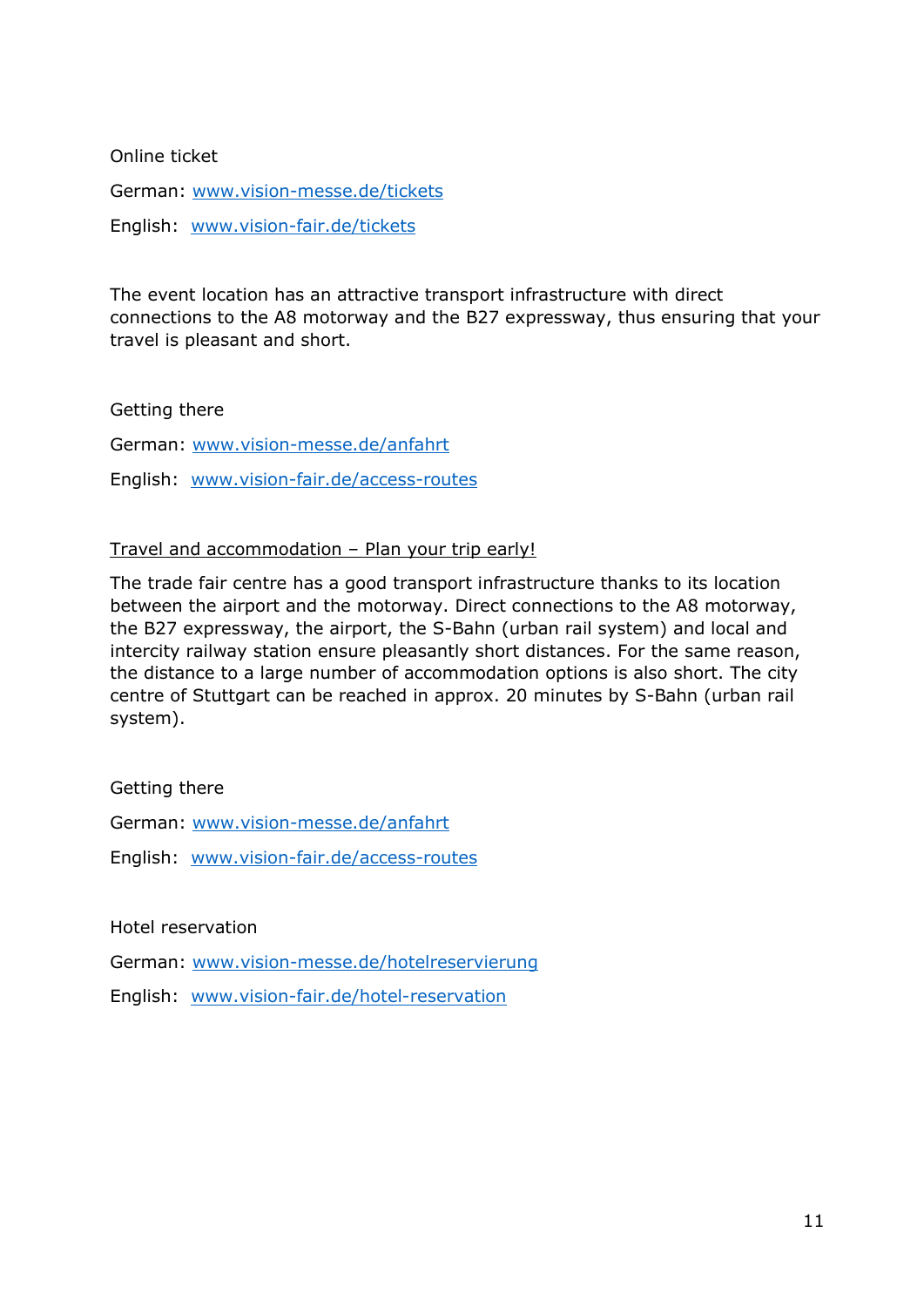# 6. Texts: Obtaining tickets

# Secure your ticket online now!

Visitors can receive their entry tickets exclusively online and in advance via the Messe Stuttgart ticket shop. Every ticket is valid for the specified exhibition day only. It will be possible to visit the fair on more than one day, though. It is necessary to register for every day of their visit individually and to comply with the corona protection measures in force at the time. The registration process enables a tracing of all participants if necessary and prevents queues in front of the cashiers.

Purchase tickets

German: www.vision-messe.de/tickets

English: www.vision-fair.de/tickets

Opening times and admission prices

German: www.vision-messe.de/auf-einen-blick

English: www.vision-fair.de/at-a-glance

# Always one step ahead. Keeping ahead of the competition.

Discover trailblazing products and trends that will give you a real edge over the competition. Where? At VISION, the world's leading trade fair for machine vision.

Get your ticket now!

German: www.vision-messe.de/tickets

English: www.vision-fair.de/tickets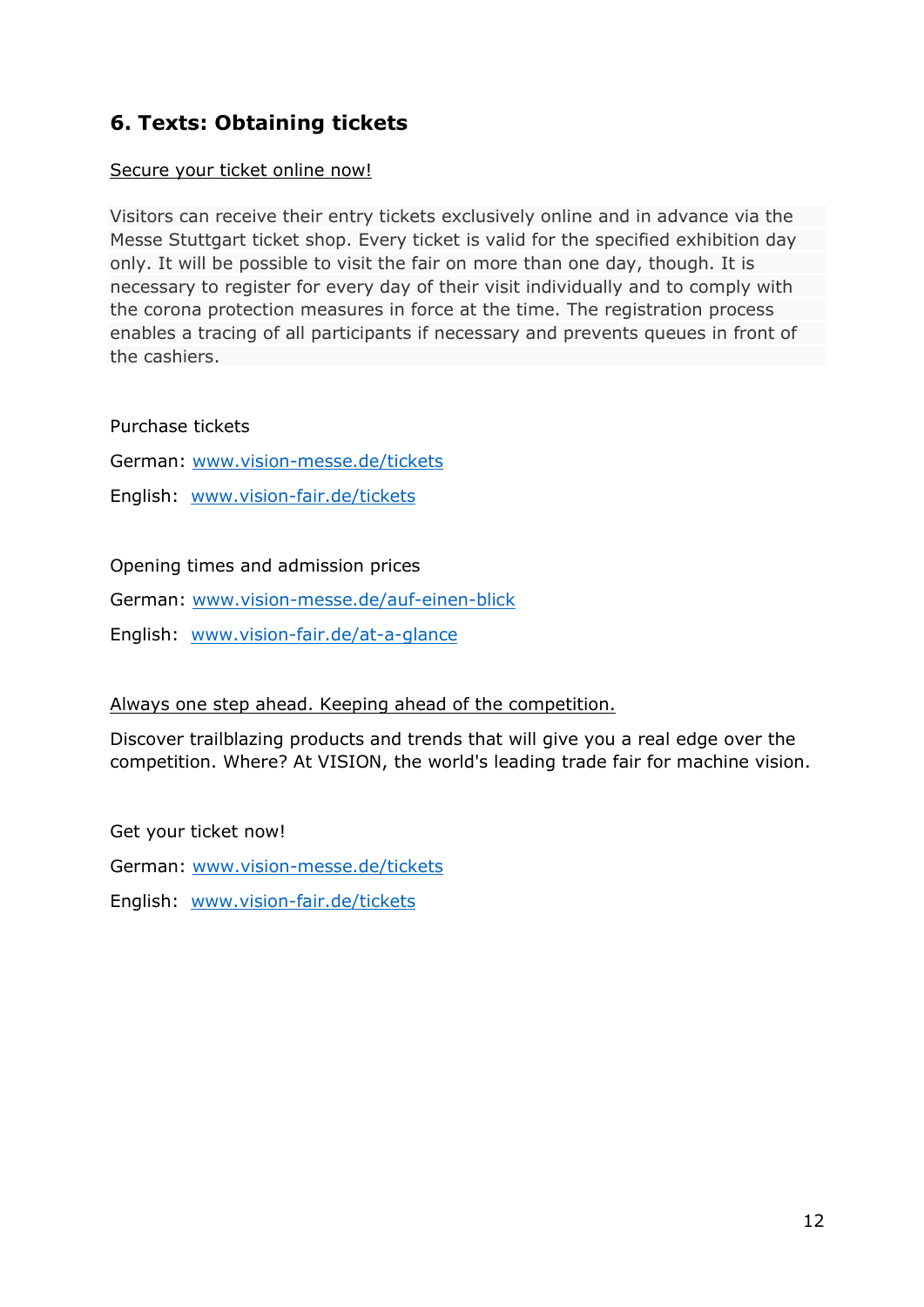# 7. Texts: Admission codes

# Free admission for customers

We are pleased to invite you to visit this unique industry event. Secure your free day ticket using the following admission code:

TEST-CODE-0001 (please enter the admission code here)

You can redeem the admission codes in the Ticket Service.

German: www.vision-messe.de/eintritt

English: www.vision-fair.de/admission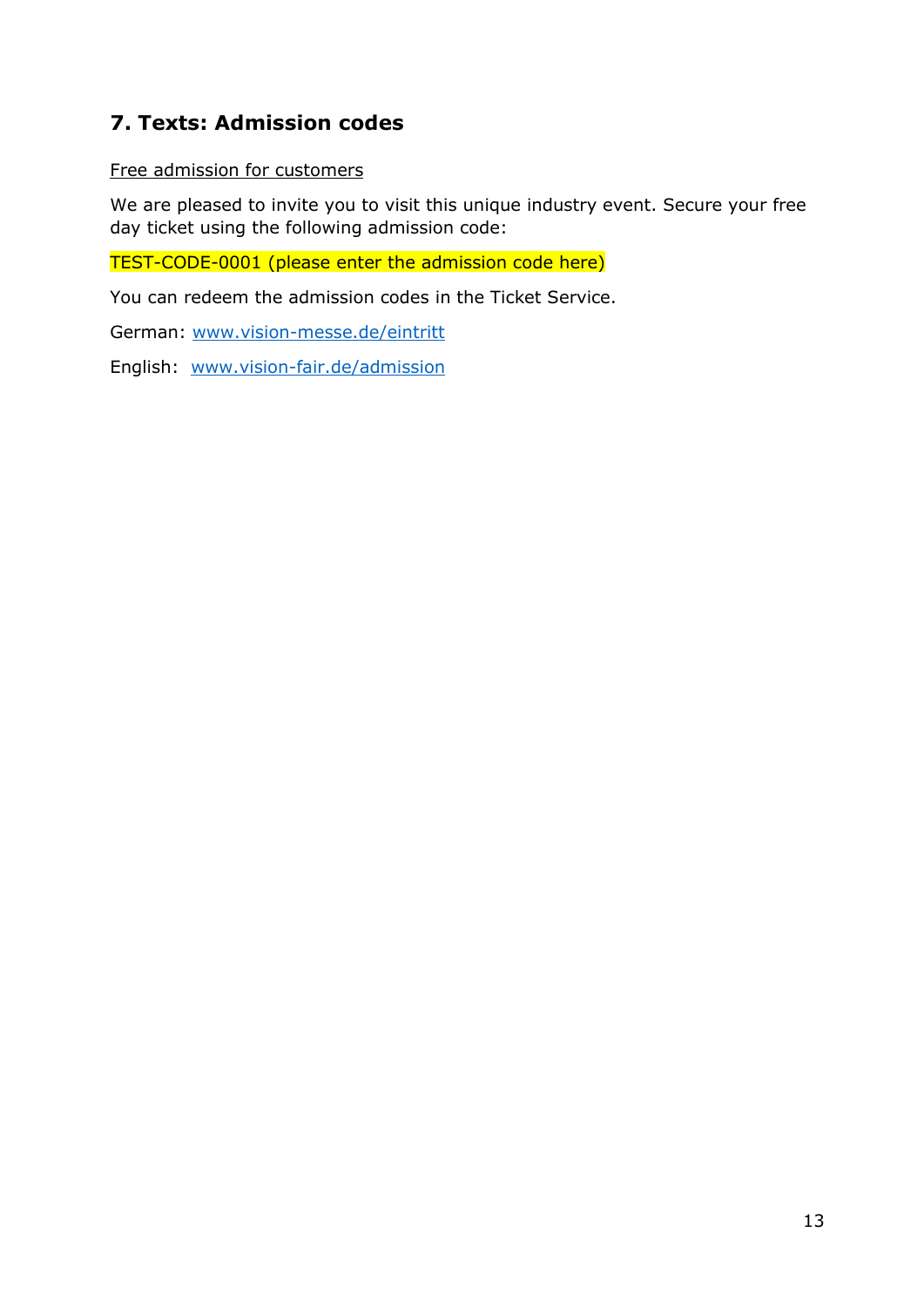# 8. Newsletter

Knowledge edge guaranteed. Become part of our network!

Read interesting interviews with experts and discuss news and trends from the industry with us.

VISION Newsletter

German: www.vision-messe.de/newsletter

English: www.vision-fair.de/newsletter

LinkedIn

https://www.linkedin.com/showcase/vision-fair/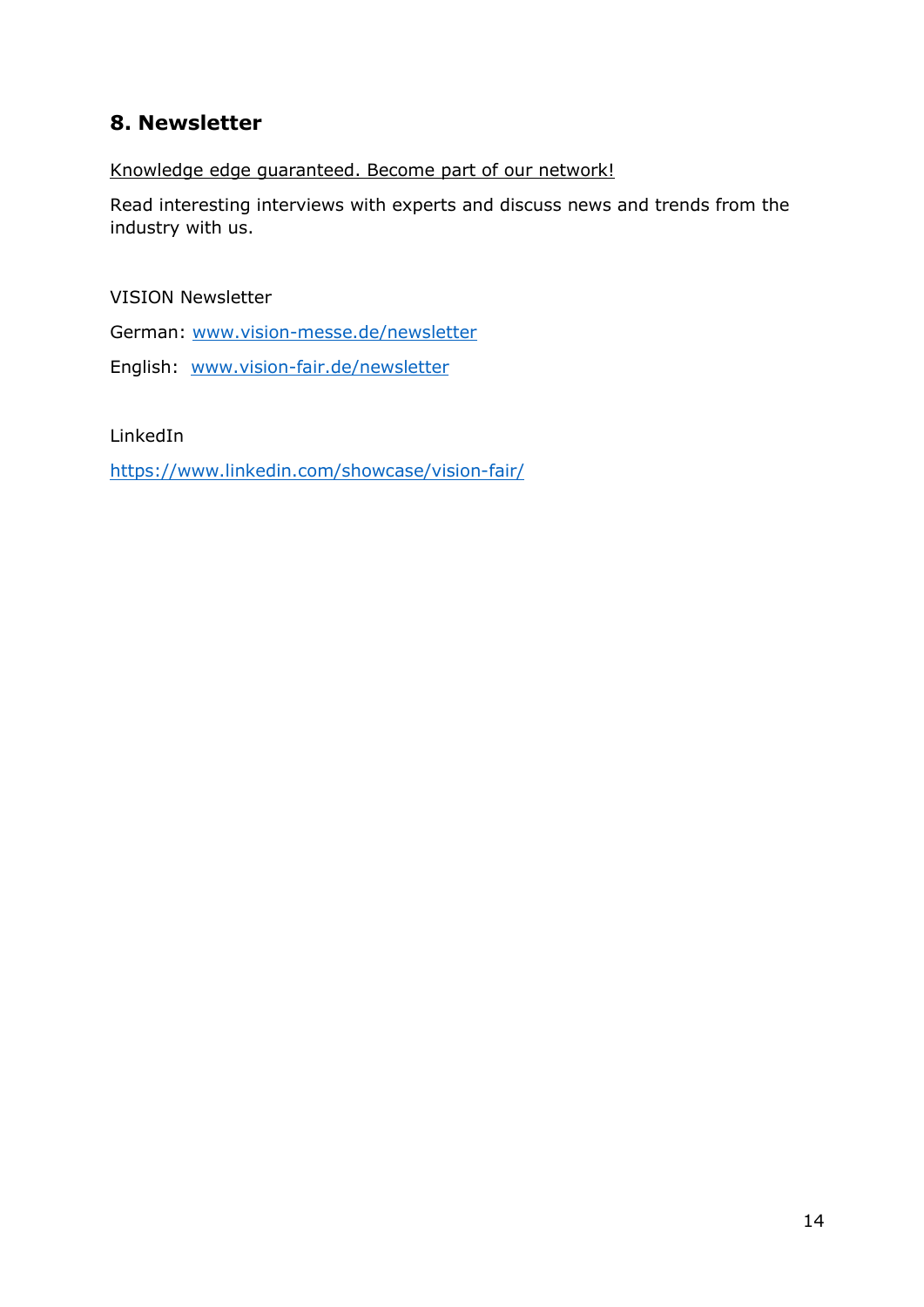# 9. Texts: Invitation letter to visitors

Version 1 - Free day ticket

# Your free day ticket for VISION 2022 - the world's leading trade fair for machine vision

Dear Mr/Ms ...............,

VISION is the leading international marketplace for component manufacturers and also the most important platform for system suppliers and integrators from the machine vision industry. From 4 to 6 October 2022 OEMs, mechanical engineering companies and system vendors can obtain information on the latest innovations from the world of machine vision and end users will meet a large number of system integrators. This is the only place in the world where the entire range of machine vision technology is staged so comprehensively.

Be our guest: we hereby cordially invite you to attend VISION. You can redeem your personal entry code TEST-CODE-0001 online at www.visionfair.de/admission.

Max Mustermann Tel. +49 (0)711 123456 info@musterfirma.de

We look forward to your visit!

Best regards,

Max Muster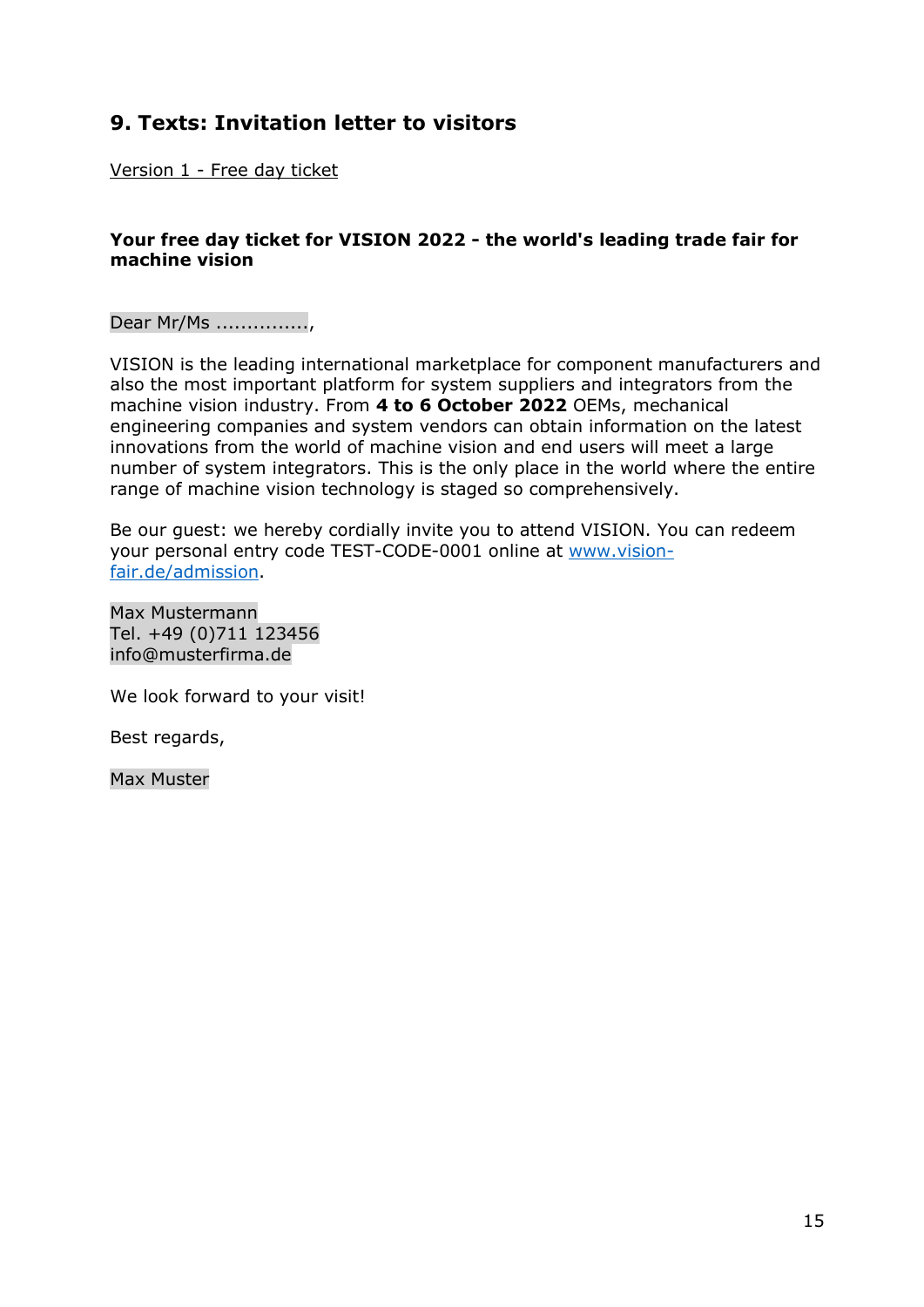# Be our guest: visit us at VISION 2022 - the world's leading trade fair for machine vision

Dear Mr/Ms ...............,

VISION is the marketplace for component manufacturers and a platform for system suppliers and integrators. From 4 to 6 October 2022 OEMs, mechanical engineering companies and system vendors can obtain information on the latest innovations from the world of machine vision and end users will meet a large number of system integrators. This is the only place in the world where the entire range of machine vision technology is staged so comprehensively.

Gain an insight into our innovations and visit us at VISION in Hall 1, Stand XX. You can redeem your personal entry code TEST-CODE-0001 online at www.visionfair.de/admission.

If you wish to arrange a personal meeting or have any queries in advance, please contact Max Mustermann by calling +49 (0)711 123456 or send an e-mail to info@musterfirma.de.

We look forward to your visit!

Best regards,

Max Muster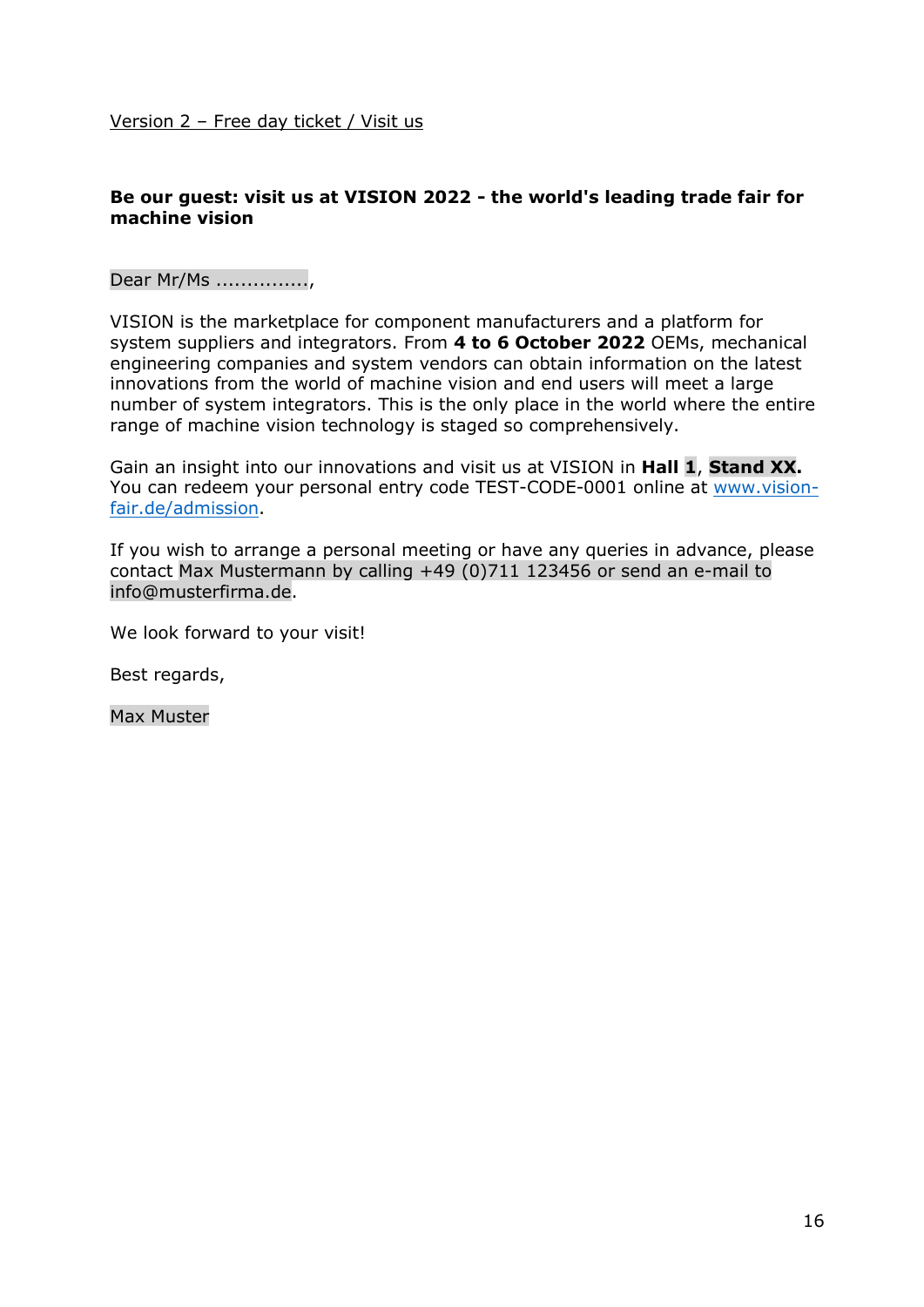# VISION 2022 - the world's leading trade fair for machine vision: We look forward to your visit!

Dear Mr/Ms ...............,

VISION is the marketplace for component manufacturers and a platform for system suppliers and integrators. From 4 to 6 October 2022 OEMs, mechanical engineering companies and system vendors can obtain information on the latest innovations from the world of machine vision and end users will meet a large number of system integrators. This is the only place in the world where the entire range of machine vision technology is staged so comprehensively.

The trade fair programme sounds highly promising: experience pure innovation on over 25,000 m<sup>2</sup>. Numerous forums and presentations provide know-how and expertise and information about trends and new challenges, including the use of Artificial Intelligence and Deep Learning for the creation of machine vision applications, innovative solutions based on Embedded Vision, Robot Vision, hyperspectral and 3D machine vision and many other technical highlights. It's worth making the trip!

If you wish to arrange a personal meeting or have any queries in advance, please contact:

Max Mustermann Tel. +49 (0)711 123456 info@musterfirma.de

We look forward to your visit!

Best regards,

Max Muster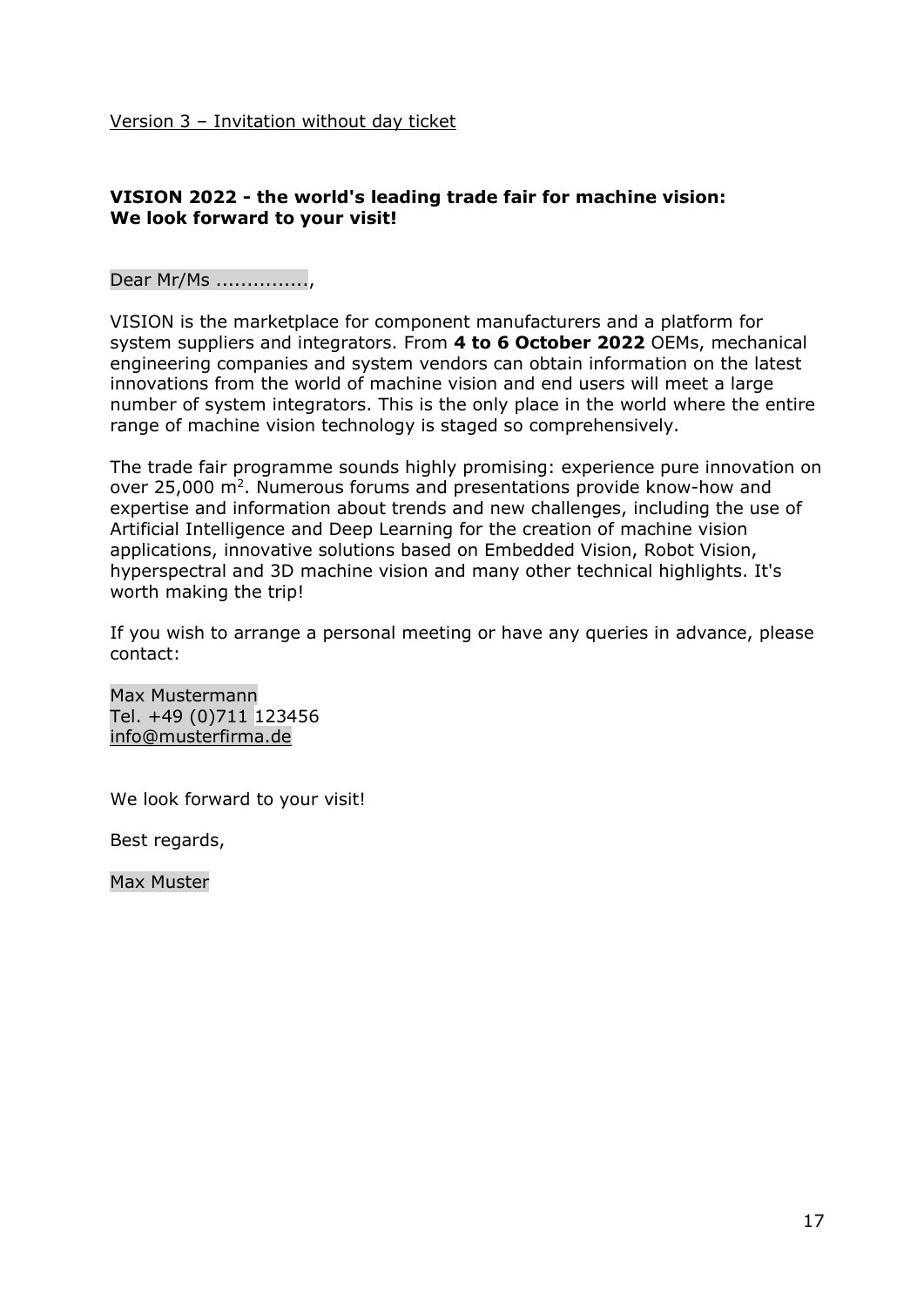# 10. Social media post templates

LinkedIn as an example. Images and other text templates for Facebook, XING and Twitter are available to download in the advertising material shop.

→ Feel free to tag VISION in your posts on LinkedIn (@VISION)!

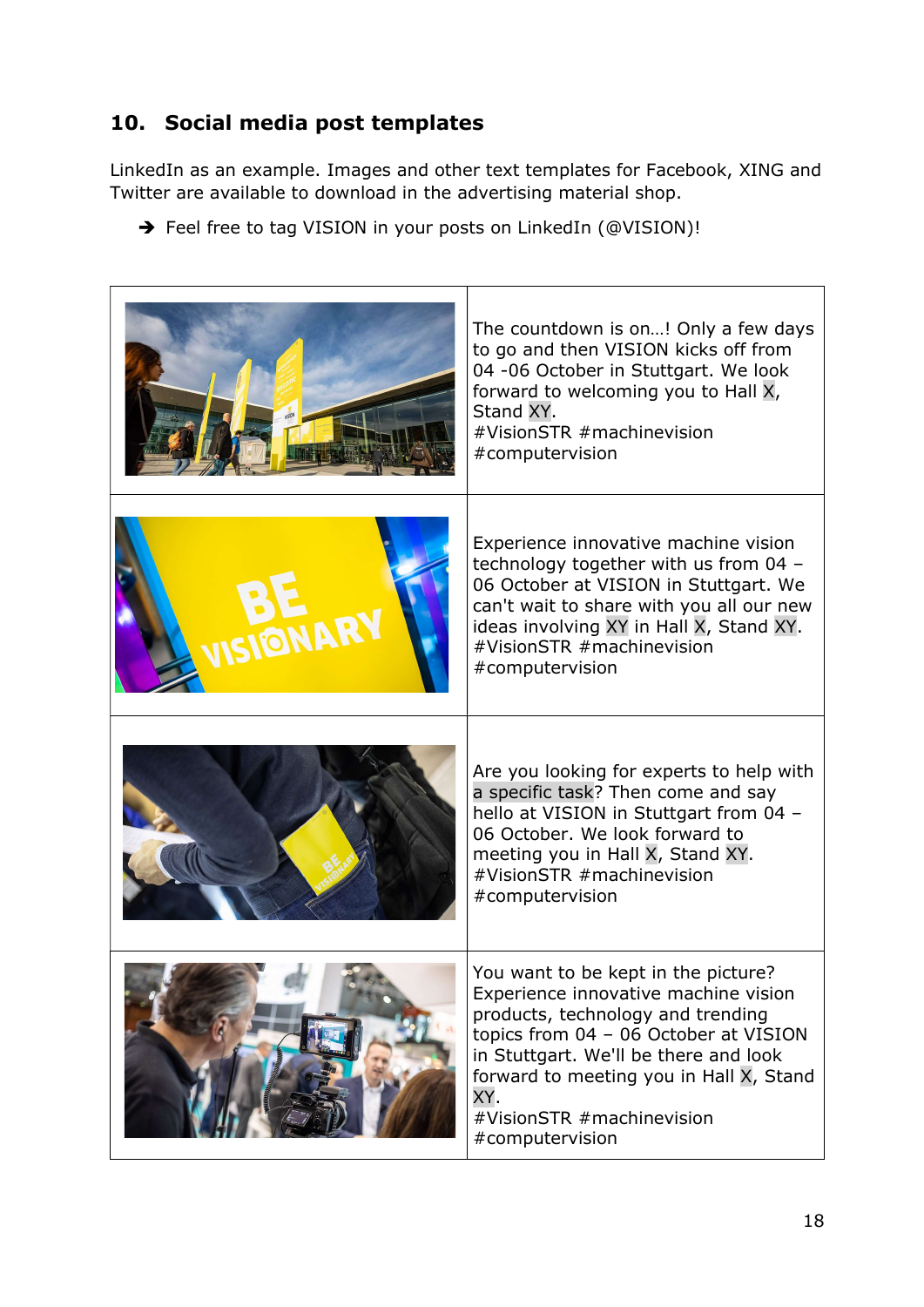# 11. Overview of links

| Getting there                       | German<br>www.vision-messe.de/anfahrt<br>English<br>www.vision-fair.de/access-routes               |
|-------------------------------------|----------------------------------------------------------------------------------------------------|
| <b>Travel and</b><br>accommodation  | German<br>www.vision-messe.de/anreise<br>English<br>www.vision-fair.de/travel                      |
| Exhibitor directory                 | German<br>www.vision-messe.de/aussteller<br>English<br>www.vision-fair.de/exhibitor-index          |
| Hall plan                           | German<br>www.vision-messe.de/hallenplan<br>English<br>www.vision-fair.de/hall-plan                |
| Hotel reservation                   | German<br>www.vision-messe.de/hotelreservierung<br>English<br>www.vision-fair.de/hotel-reservation |
| Impressions of VISION<br>2021       | https://www.youtube.com/watch?v=QJ3Z_mI0cYM                                                        |
| Information about the<br>trade fair | German<br>www.vision-messe.de/die-messe<br>English<br>www.vision-fair.de/the-trade-fair            |
| Opening times, admission<br>tickets | German<br>www.vision-messe.de/tickets<br>English<br>www.vision-fair.de/tickets                     |